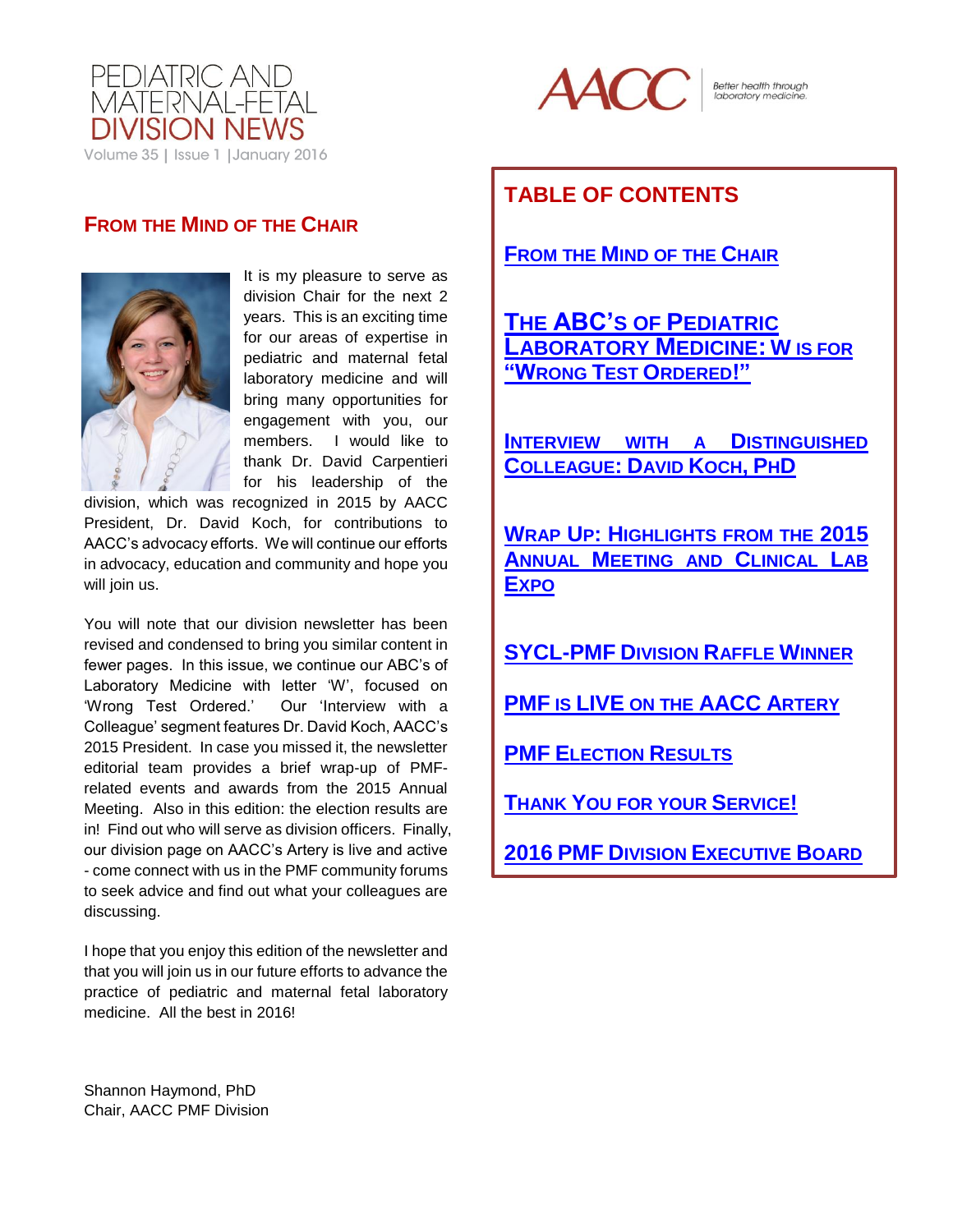3

<span id="page-1-0"></span>

# **THE ABC'S OF PEDIATRIC LABORATORY MEDICINE:**

**W IS FOR "WRONG TEST ORDERED!"**

Laboratory testing is the highest volume medical activity (1). Overutilization and misutilization of laboratory tests can lead to diagnostic error, unnecessary blood draws and medical interventions, increased costs and adverse outcomes. In this series of *ABC's of Pediatric Laboratory Medicine*, we highlight wrong tests used in pregnant and pediatric populations. The following four vignettes illustrate obsolete or misused tests in screening for pregnancy status, thyroid function during pregnancy, HIV screening in neonates and vitamin D deficiency.

### **Qualitative hCG- An Obsolete Test**



#### **Kushbu Patel, PhD**

Clinical Chemistry Fellow, Department of Immunology and Pathology, Washington University, St. Louis, MO

Point-of-care human chorionic gonadotropin (hCG) testing is often used in emergency departments and outpatient clinics to rule out pregnancy before performing interventions that may harm a developing fetus. Some qualitative point-of-care devices, referred to as hCG combo tests, are FDA approved for use with either urine or serum. For such devices, urine is preferred over serum as it requires no sample processing and can be performed at the point-of-care. Qualitative serum hCG tests are often ordered because of their perceived faster turnaround time (2, 3). Since qualitative serum tests cannot be performed at the point-of-care due to the need for centrifugation, their turnaround time is usually comparable to quantitative hCG assays using plasma specimens. Additionally, the analytical sensitivity of qualitative tests is inferior to quantitative tests (10 IU/L vs. 1 IU/L). Given that the clinical use of qualitative serum hCG test

is to detect a possible pregnancy, the most sensitive test should be used.

As with most immunoassays, there are limitations to both qualitative and quantitative hCG assays, as both types of assays are prone to false negatives due to the high-dose hook effect (4) and false positives due to heterophile antibody interference (5). Because antibodies are filtered in the glomeruli, heterophile antibody interference is seldom present in urine samples. Interestingly, there have been case reports demonstrating heterophile antibody interference in qualitative but not quantitative serum hCG assays (5, 6). To summarize, serum is a technically demanding specimen and qualitative hCG devices, and their analytical performance, is inferior to quantitative hCG tests that are readily available in most clinical laboratories. For these reasons, the qualitative serum hCG testing is considered obsolete.

#### **Assessment of Thyroid Function During Pregnancy**



### **Alison Woodworth, PhD**

Associate Professor, Department of Pathology, Microbiology and Immunology, Vanderbilt University, Nashville, TN

Maternal thyroid dysfunction during pregnancy can lead to significant morbidity and mortality for both mother and fetus. Laboratory testing is essential to establishing a diagnosis of thyroid dysfunction, particularly in subclinical disease, as clinical signs and symptoms are non-specific in pregnancy. International Thyroid, Endocrine, and Obstetrics and Gynecological societies' guidelines recommend testing for thyroid dysfunction in pregnancy by measuring Thyroid Stimulating Hormone (TSH). Any abnormal TSH result, considered in the context of trimester specific reference intervals established at each testing site, should be followed with Free Thyroxine (FT4) testing (7-10). Although there are proven benefits of treatment of thyroid dysfunction during pregnancy, lack of evidence has precluded most professional societies from recommending universal screening of asymptomatic pregnant women for thyroid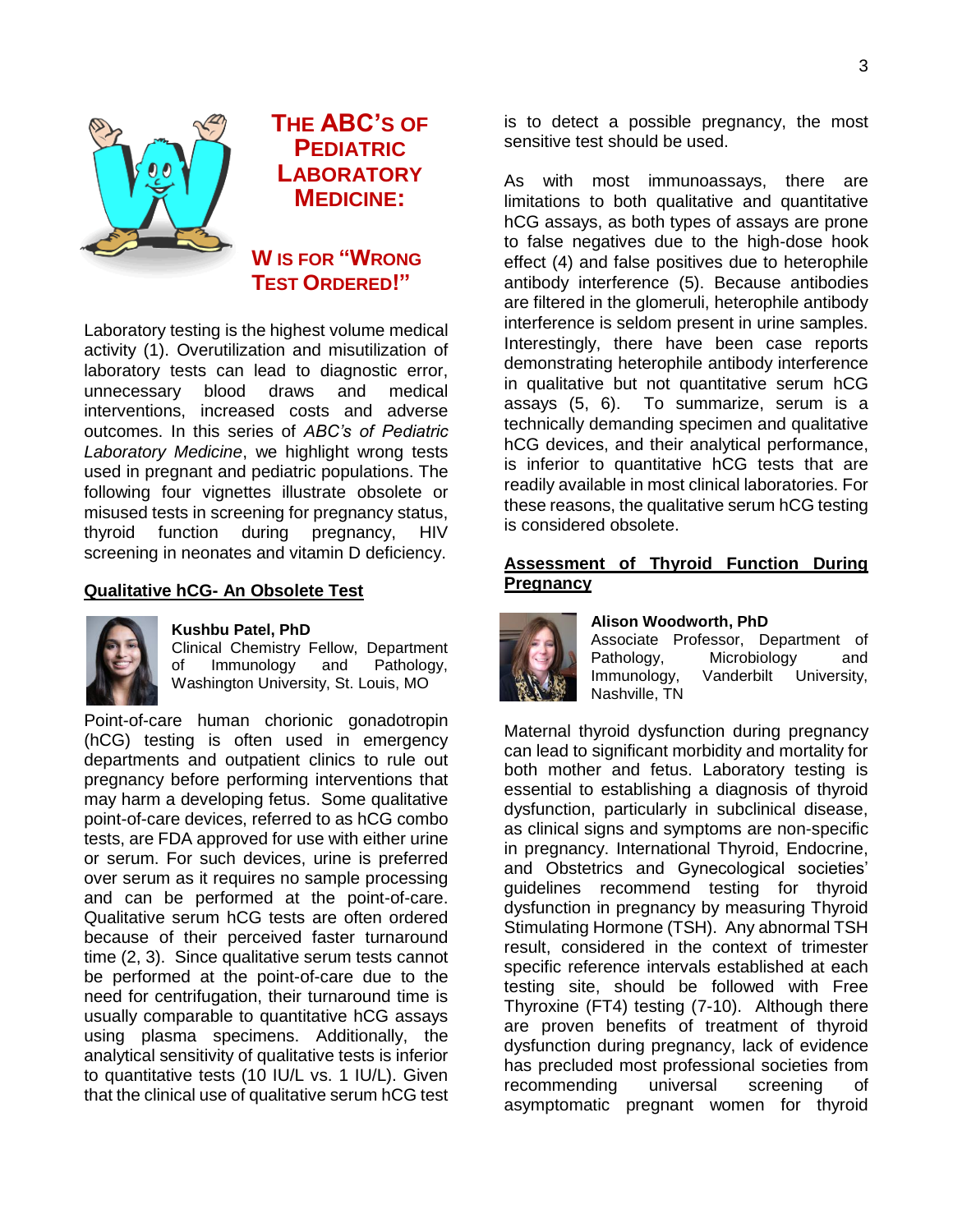

dysfunction. Despite recommendations for targeted screening of high risk patients, in practice the majority of clinicians have endorsed and/or implemented universal screening for thyroid dysfunction in pregnancy (9). At Vanderbilt, we conducted a study to review current ordering practices and facilitate compliance with evidence based recommendations for thyroid function testing in normal pregnancies.

Laboratory Information System (LIS) records from a 6 month time period  $(12/1/2014 -$ 5/30/2015) were reviewed. All patients with an RPR ordered (syphilis testing - a mainstay among pre-natal labs) under ICD9 Codes V22 (Normal Pregnancy) and/or V72.42 (Pregnancy test positive) by a Vanderbilt Obstetrics or Midwifery practice during the enrollment period were included. Patients <18 years, pregnant with multiples, and/or a history of thyroid disease were excluded. Thyroid function testing results for the study participants +/- 9 months from the initial RPR tests were collected from the LIS database. Patients' Electronic Medical Records were reviewed to determine follow up to thyroid function testing results.

Our study revealed that adherence with practice guidelines' recommendations for thyroid function testing in pregnancy was intermittent in healthy patients. Among 1672 included pregnancies, 1077 were screened for thyroid dysfunction. Among those screened, 496 had TSH testing only, while 583 had combined TSH and FT4 testing. Clinical follow up for those screened appeared to be based on non-pregnant reference intervals (Figure 1).

Root cause analysis revealed two problems: (1) TSH and FT4 were bundled in an electronic order set for first time prenatal labs in some of the OB clinics and (2) Trimester specific reference intervals were not visible in the EMR. Therefore we worked with our clinicians to remove FT4 from the new OB electronic order sets and with our EMR team to add appropriate reference intervals, both of which will help to reduce inappropriate ordering and misinterpretation of thyroid function tests in pregnancy. We also found that screening for thyroid dysfunction in pregnancy was indiscriminate and differed by practice, which may reflect the current state of the field. More consistent practice of thyroid testing in pregnancy requires large clinical trials looking at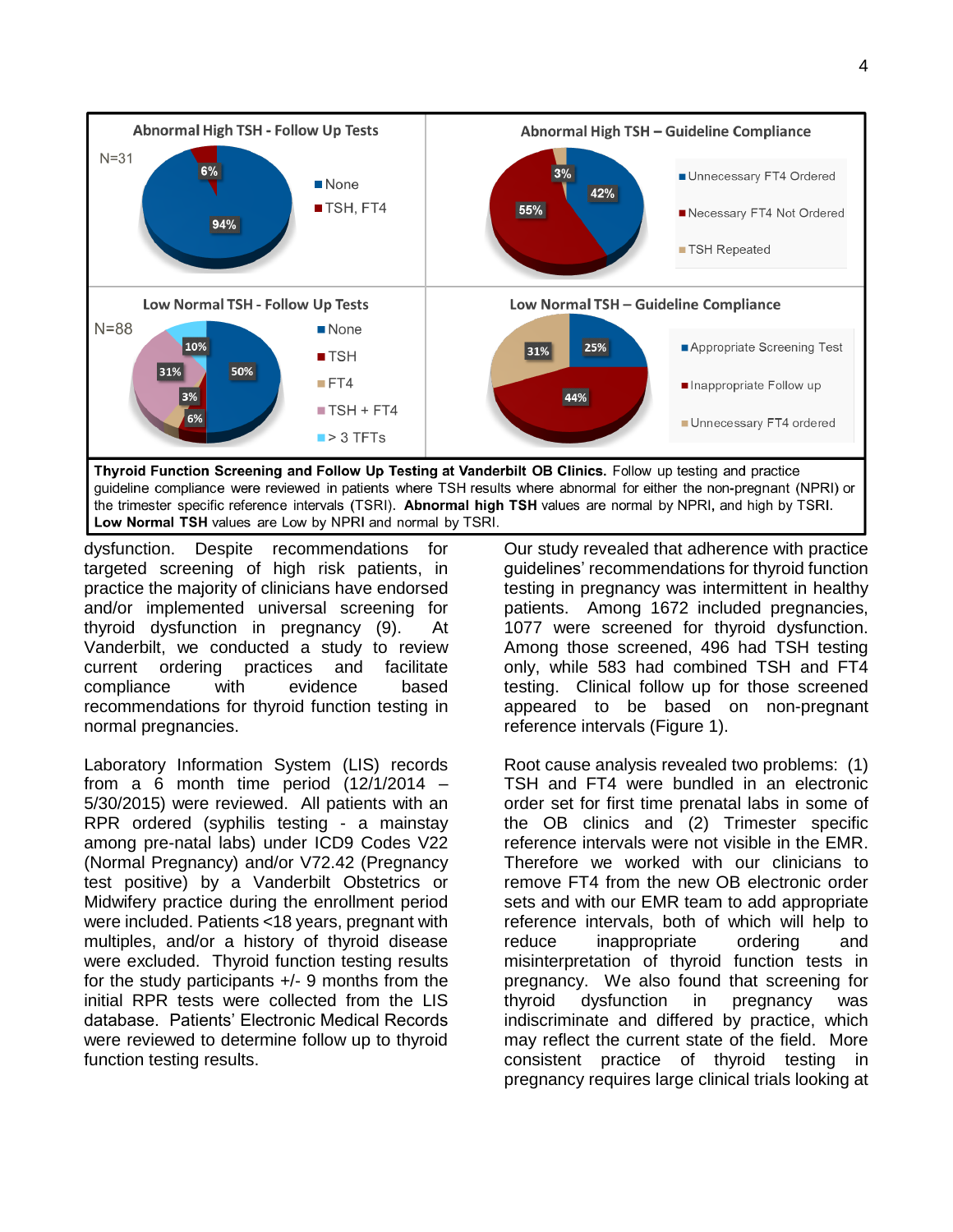diagnosis and management of thyroid dysfunction in normal pregnancies.

#### **HIV Screening in Neonates**

#### **Kushbu Patel, PhD**

HIV screening in exposed infants allows for early diagnosis, ensuring timely initiation of treatment and prevention of opportunistic infections. The fourth generation combination HIV antibody/ antigen tests used in adults are not suitable for screening infants. Maternal HIV antibodies can cross the placental barrier and persist up to 18 months, leading to false positive serology testing (11). Therefore, nucleic acid tests are ideal for the earliest detection of a likely HIV infection in newborns.

Current guidelines recommend diagnostic testing in HIV exposed infants be performed at 14-21 days, 1-2 months, and 4-6 months (12). HIV DNA PCR can detect viral DNA with a sensitivity of >65% at birth, which improves to >90% at 2 weeks of age and is 100% at 3 months (13). Until recently, AMPLICOR® was the most widely used HIV-1 DNA test in infants; however, it is no longer commercially available in the United States. Non-commercial HIV-1 DNA tests are offered by other laboratories; however, their sensitivities and specificities may vary.

RNA amplifying tests are more readily available because of their use in monitoring viral loads in HIV-positive patients. Quantitative, RT-PCR based RNA assays detect extracellular viral RNA in the plasma. The sensitivity of HIV-1 RNA assays is ~25-58% in infants less than <1 week of age, improving to 100% at 3 months (14). In general, DNA and quantitative RNA assays are considered equally sensitive and specific. However, RNA assays can potentially be affected by antiretroviral treatment (ART) (14, 15) and HIV RNA levels <5000 copies/mL are not reproducible requiring a second confirmatory test. Most guidelines recommend DNA testing as a first line screening tool in infants, with confirmatory testing with quantitative RNA assays.



#### **Vitamin D Testing**

**Anna Merrill, PhD** Clinical Chemistry Fellow, Department of Laboratory Medicine, University of Washington, Seattle, WA

Vitamin D is a fat-soluble compound that plays an important role in calcium and phosphorus homeostasis and bone metabolism. Deficiency of this micronutrient can lead to rickets and osteomalacia in the pediatric and adult populations, respectively. Current Endocrine Society and US Preventive Services Task Force (USPSTF) guidelines recommend screening individuals *at risk* for vitamin D deficiency. High risk groups include non-supplemented, breastfed infants and pregnant and lactating women. Growing clinical attention to vitamin D has prompted a substantial increase in the demand for vitamin D-related laboratory testing and, along with it, the propagation of mistaken notions regarding such testing (16). Vitamin D is activated by various hydroxylation events, with 25-hydroxyvitamin D and 1,25-dihydroxyvitamin D produced by hepatic and renal metabolism, respectively. Though 1,25-dihydroxyvitamin D is the most active form of vitamin D, it is not a good marker of overall vitamin D nutritional status and is often ordered in error (17). When assessing vitamin D stores, 25-hydroxyvitamin D is the better test for three main reasons: longer circulating half-life (2–3 weeks) and significantly less day-to-day biological variability compared to the short-lived 1,25-dihydroxyvitamin D (half-life of 4-6 hours); 1000-fold higher serum concentrations of 25-hydroxyvitamin D compared to 1,25-dihydroxyvitamin D (a considerable analytical advantage); and the relationship between 1,25-dihydroxyvitamin D concentrations and vitamin D stores is obscure since the former is regulated primarily by parathyroid hormone, meaning that 1,25 dihydroxyvitamin D concentrations may actually rise in situations of vitamin D deficiency.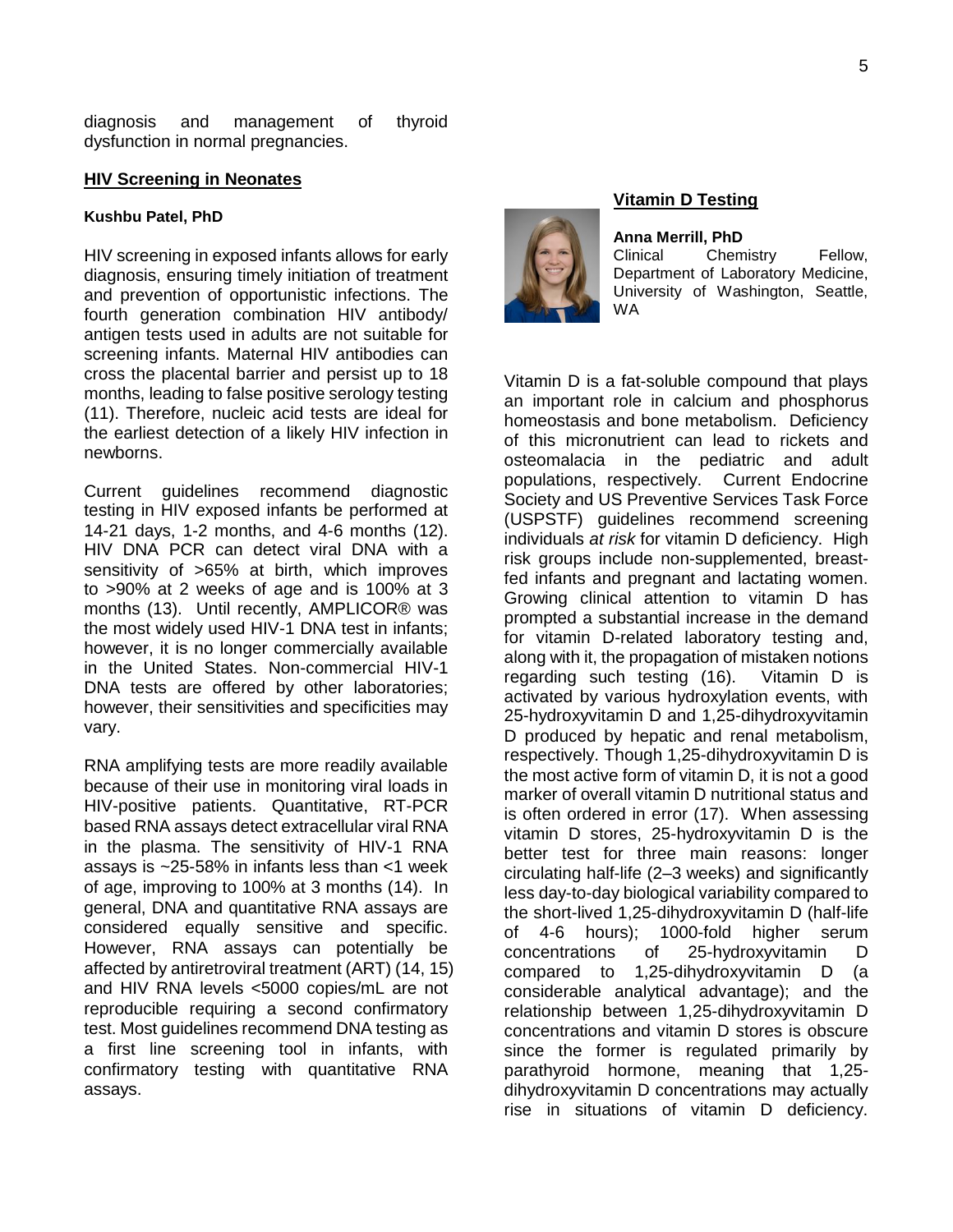<span id="page-4-0"></span>Measurement of serum 1,25-dihydroxyvitamin D does have clinical value for select patient populations (e.g., patients with acquired or inherited vitamin D disorders, including renal failure, granulomatous disease, or suspected rare errors of vitamin D metabolism). However, 25-hydroxyvitamin D is the most useful in nutritional assessment and, therefore, most commonly the correct test to order.

Signorelli et al. (18) investigated ordering patterns of vitamin D-related tests in a benchmarking study that compared 81 similar institutions. Ordering of 25-hydroxyvitamin D and 1,25-dihydroxyvitamin D varied considerably, with many institutions exhibiting possible overutilization of 1,25-dihydroxyvitamin D. Many facilities have successfully implemented intervention techniques to improve utilization of 1,25-dihydroxyvitamin D.

#### **References**

- 1. Zhi M, et al., Plos one. 2013, 8(11):e78962
- 2. Wu et al. Am J Manag Care. 2010,16:e220–7
- 3. Furtado et al. Am J Clin Pathol. 2012, 137:194–202
- 4. Gronowski et al. Clin Chem. 2009, 55(7):1389-94
- 5. Green et al., Clin Chem. 2010, 56 (10): 1645-51
- 6. Patel et al., Clin Biochem. 2015, in press.
- 7. Stagnaro-Green et al. Thyroid. 2011, 21:1081-1125
- 8. De Groot et al. J Clin Endocrinol Metab. 2012, 97: 2543–2565
- 9. Lazarus et al. Eur Thyroid J. 2014, 3: 76–94
- 10. ACOG Practice Bulletin 148. Obstet. & Gynecol. 2015, 25: 996–1005
- 11. Havens et al. Pediatrics. 2009, 123(1):175-187
- 12. Diagnosis of HIV Infection in Infants and Children. 2015. Available a[t https://aidsinfo.nih.gov/guidelines](https://aidsinfo.nih.gov/guidelines)
- 13. Lilian et al. J Clin Microbiol. 2012, 50(7):2373-2377
- 14. Burgard et al. J Pediatr. 2012, 160(1):60-66 e61
- 15. Saitoh et al. J Infect Dis. 2002, 185(10):1409-1416
- 16. Krasowski et al. Am J Clin Pathol. 2011, 136(4):507-14
- 17. Dickerson et al. Am J Clin Pathol. 2013, 140(3):446-7
- 18. Signorelli et al. Lab Med 2015, 46:356-64

## **INTERVIEW WITH A DISTINGUISHED COLLEAGUE**



**DAVID KOCH, PHD 2015 AACC PRESIDENT PROFESSOR, EMORY UNIVERSITY, ATLANTA, GA**

#### **How has AACC helped promote or support pediatric and/or maternal-fetal laboratory medicine?**

AACC has ramped up our advocacy efforts in the past year or so; notable for pediatrics and maternal-fetal lab medicine is work done to promote newborn screening and secure legislative support for that aspect. AACC also held its first ever Congressional Briefing in Oct. of 2014; the topic focused on children's health. Several visits to Capitol Hill have occurred this past year, on matters such as newborn screening and lab-developed tests.

AACC continues to provide valuable continuing education to its members through webinars, meetings, and publications. I will specifically highlight the relatively new Mass Spec Division which held a meeting in Chicago this fall. One of the areas discussed was the application of mass spec to newborn screening. In addition, Clinical Chemistry's January edition is a special issue on clinical mass spectrometry.

AACC is also proactively reaching out to the news media more than ever before, helping to build AACC's reputation as a credible, valued resource for reporters and media show hosts.

#### **What changes do you see in the future of pediatric and/or maternal-fetal laboratory medicine?**

The changes I see coming in these areas of laboratory medicine are similar to changes that will affect our entire field, wherever we work. Technology and analytical innovation will continue to be available, and we must work to deploy those tools that will best improve laboratory medicine's impact on health care. Special mention here to mass spectrometry, the use of which I'm sure will continue to expand in pediatrics and newborn screening.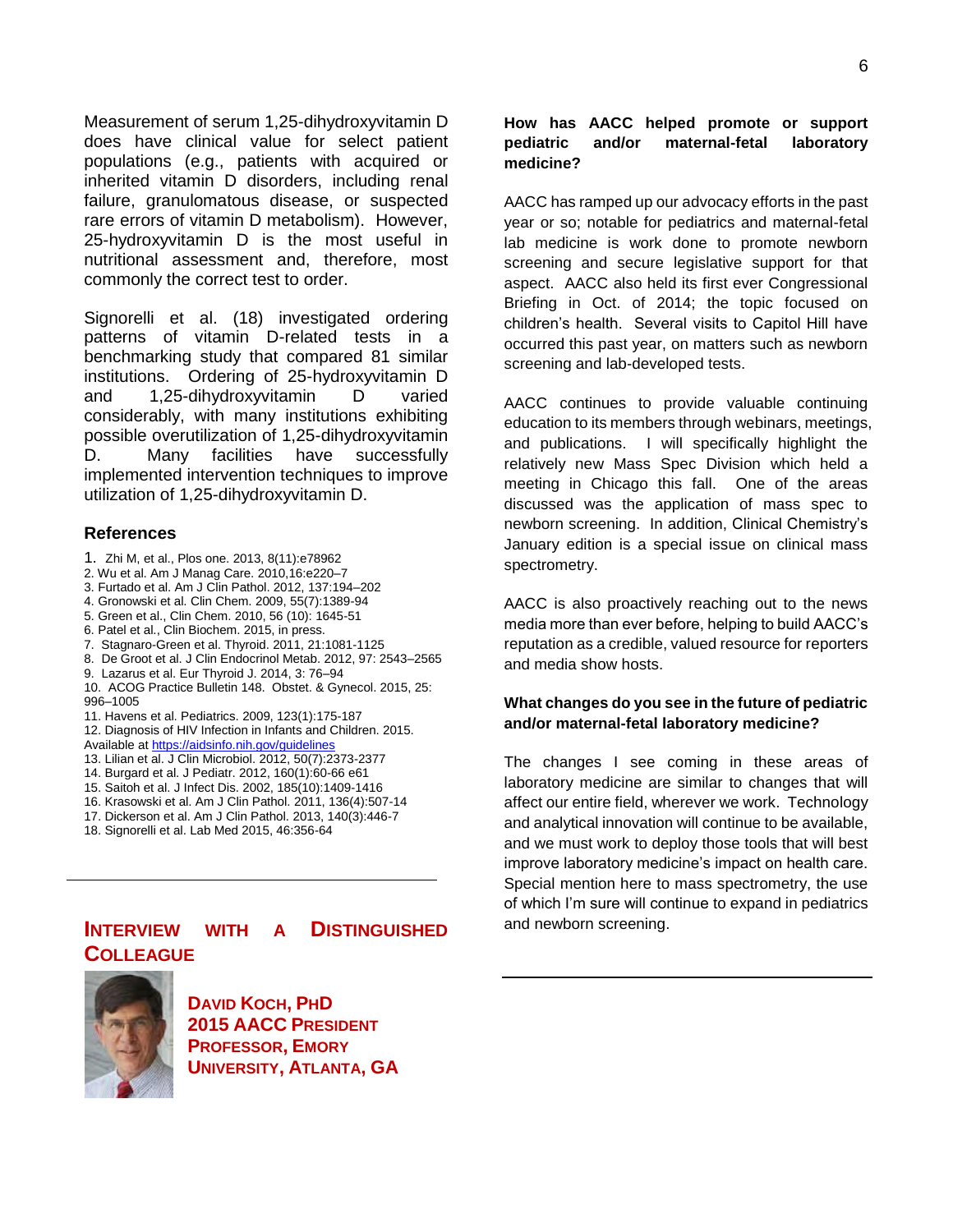## <span id="page-5-0"></span>**WRAP UP: HIGHLIGHTS FROM THE 2015 ANNUAL MEETING AND CLINICAL LAB EXPO**

## **GLUCOSE ANALYSIS IN THE PEDIATRIC AND NEONATAL INTENSIVE CARE UNIT**

Brad Karon, MD, PhD



Assistant Professor, College of Medicine, Mayo Clinic, Rochester MN

At the Pediatric Maternal Fetal division Hot Topics session during the 2015 AACC annual meeting, one topic of discussion was glucose testing, specifically glucose testing done at the bedside with hand-held glucose meters. While this practice has been nearly universal in hospitals for adults, children, and infants, recent actions and interpretations by the Food and Drug Administration (FDA) and Center for Medicare Services (CMS) have called current practice into question. After public forums and discussion dating back to 2010, and in response to multiple FDA statements regarding the limitations and intended use of glucose meters in the hospital, CMS issued a draft memo to state surveyors in November 2014 regarding glucose meter use in the hospital. The memo pointed out that like all waived laboratory tests, use of glucose meters must conform to the manufacturer's intended use and limitations in order to maintain the waived status of the device. For glucose meters, this is significant because no device has been approved for use in all critical care populations with all sample types, and some devices currently in use do not carry any indications at all for use in critically ill patients. For infants and children, this means that using a glucose meter within the pediatric or neonatal intensive care unit may be considered an "off label" use of the device. Under these circumstances, method validation, quality control, personnel requirements (and more) would have to meet those of a high complexity, rather than waived device. For many institutions (depending upon device used, sample types used, operator training, etc), the end implication of this new

oversight is that nurses may no longer be able to perform glucose meter testing on critically ill infants and children. Further confounding the issue, some glucose meters list hyperosmolar hyperglycemia as a device limitation, thus creating confusion about whether one of the more common uses for glucose meters in the pediatric ICU (monitoring of diabetic ketoacidosis) is "off label" or waived, and what if any specific validation is necessary to use meters to monitor children with diabetic ketoacidosis. In response to the confusion created by the release of the November 2014 memo, CMS withdrew the memo in March 2015 to gather more information about its potential impact. However, in the meantime both CMS and accrediting agencies have said they will continue to enforce the concept that waived devices must be used according to their indications and limitations, or be validated and used as high complexity tests. We are sure to hear much more about this issue in the months to come.

## <span id="page-5-1"></span>**SYCL-PMF DIVISION RAFFLE WINNER**

This year the PMF Division raffled off an annual Division membership to a member of the Society for Young Clinical Chemists (SYCL) during the SYCL Mixer. Kelly Doyle, PhD from Intermountain Health in Salt Lake City, Utah was the lucky winner. Welcome to the Division, Kelly!

## **UP AND COMING!**



<span id="page-5-2"></span>**PMF IS LIVE ON THE [AACC](https://community.aacc.org/divisions/pmf/) A[RTERY](https://community.aacc.org/divisions/pmf/)**

The PMF division is now live on the AACC Artery. Moving into 2016, our division website and listserv are now fully transferred to the AACC Artery. The AACC Artery is a private online community of laboratory medicine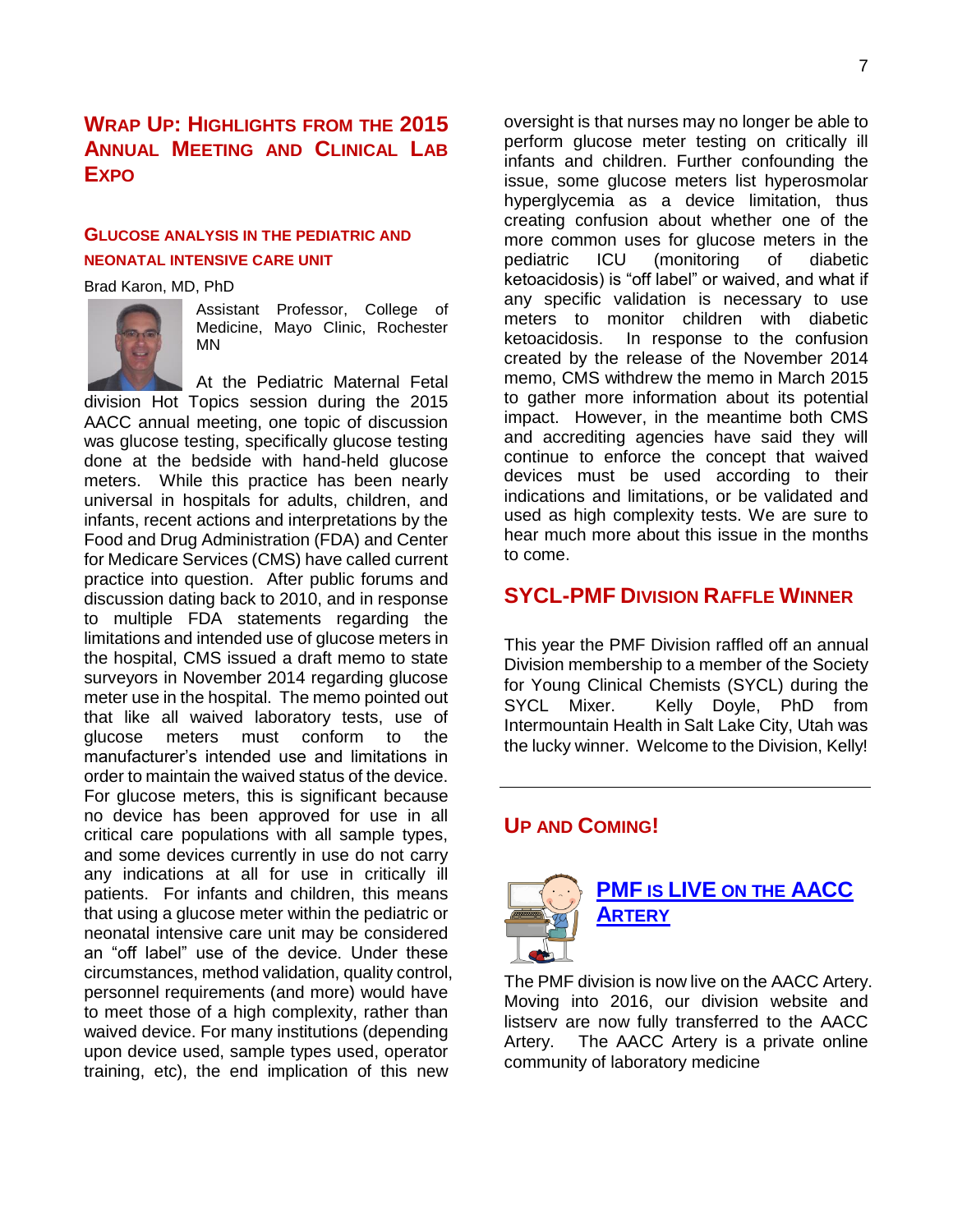professionals accessible only to AACC members. You can visit our division website on the Artery by logging into AACC and finding the Artery under the Community tab. Once logged into the Artery, our Artery page is listed under the Divisions drop down tab. On the PMF Artery page, you can:

- 1. Post questions on issues related to pediatric and maternal/fetal laboratory medicine and get feedback from members with expertise in these areas of laboratory medicine.
- 2. Read about the latest news related to our division.
- 3. Easily communicate with other division members.
- 4. Search the resource center for our past newsletters and other documents related to our division.

Our current Artery moderators are John Mills and Sharon Geaghan. We'll be trying to engage our membership on the Artery to maximize the functionality of the Artery for our members. We'd love to hear your questions and suggestions on the PMF forum.



<span id="page-6-0"></span>**PMF ELECTION RESULTS**

Officer elections were held at the end of 2015. Congratulations to the following individuals:



### **Chair-Elect (2016-2017)**

Alison Woodworth, PhD; Vanderbilt University



### **Member at Large (2016-2018)**

John Mills, PhD; Mayo Clinic



### **Member at Large (2016-2018)**

Joely Straseski, PhD; University of Utah/ARUP Laboratories

## <span id="page-6-1"></span>**THANK YOU FOR YOUR SERVICE!**

The PMF Division wishes to thank individuals that have completed their position term or are moving on to new positions. We sincerely thank David Carpentieri, PhD (Chair)

Sharon Geaghan, MD (Past-Chair), Jon Nakamoto, MD, PhD (Member at Large), Alison Woodworth, PhD (Member at Large), John Mills (Fellow) and Joely Straseski, PhD (Newsletter Editor) for their services and commitment to our Division. Together we work toward the common goal of improving pediatric and maternal-fetal medicine.